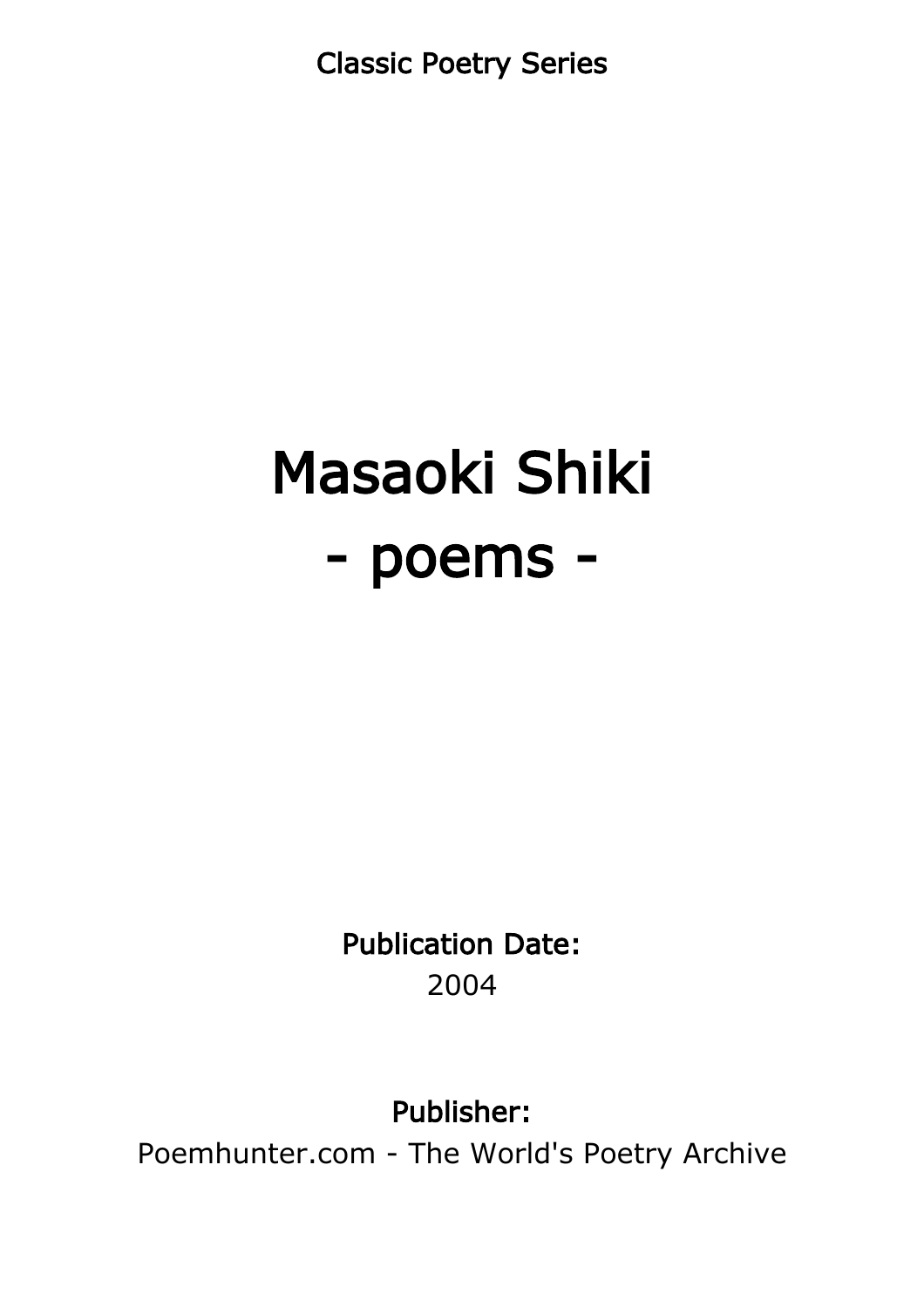## Masaoki Shiki(1867 - 1902)

Shiki was born in Matsuyama on September 17, 1867 to Tsunenao, a low ranking samurai and Yae the daughter of Oharo Kanzan, a teacher at the feudal clan school. His real name was Tsunenori, but he was called Noboru as a child. Shiki, lost his father at the age of five and Kanzan took over his education and educated him in the Chinese Classics. He was very strict and conservative. Shiki was also influenced by his uncle , Kato Takusen, who later served as a diplomat and the mayor of Matsuyama.

Shiki was inspired by the Freedom and People's Right Movement, and in 1883 he went to Tokyo to become a politician, but while studying at the Imperial University, his interest in politics and philosophy gave way to a growing fascination with literature. He began writing fiction, but he gradually concentrated on the study and composition of haiku.

When he was twenty-two, he began coughing up blood and adopted the pen name Shiki, the name of a bird that, according to legend, coughs blood as it sings. He decided to devote himself to literature, withdrew from the university, and began working for the newspaper Nippon.

Shiki called for the reform of haiku and tanka, very brief forms of traditional poetry of seventeen and thirty-one syllables, respectively. Haiku, in particular, focus on nature and or simple occurrences of daily life, but the condensation required by the form can result in great expansiveness and depth. The traditional forms, however, had grown trite and formulaic over the years. Shiki recommended composition based on Shasei, or sketch from life, and interjected this principle of describing life just as it is into his prose writing, as well as his haiku and tanka. Until two days before his death, Shiki continued writing articles, including a series under the title Byo-sho Rokusyaku (A Six feet Sickbed), in spite of intense suffering from the spinal caries that had afflicted him since 1895. He died on September 19,1902.

During his brief life, Shiki attracted a number of followers, who were influenced by and carried on his sketch-from-life theory of literature. Through them, as well as in his own right, he left his mark on the history of modern Japanese literature.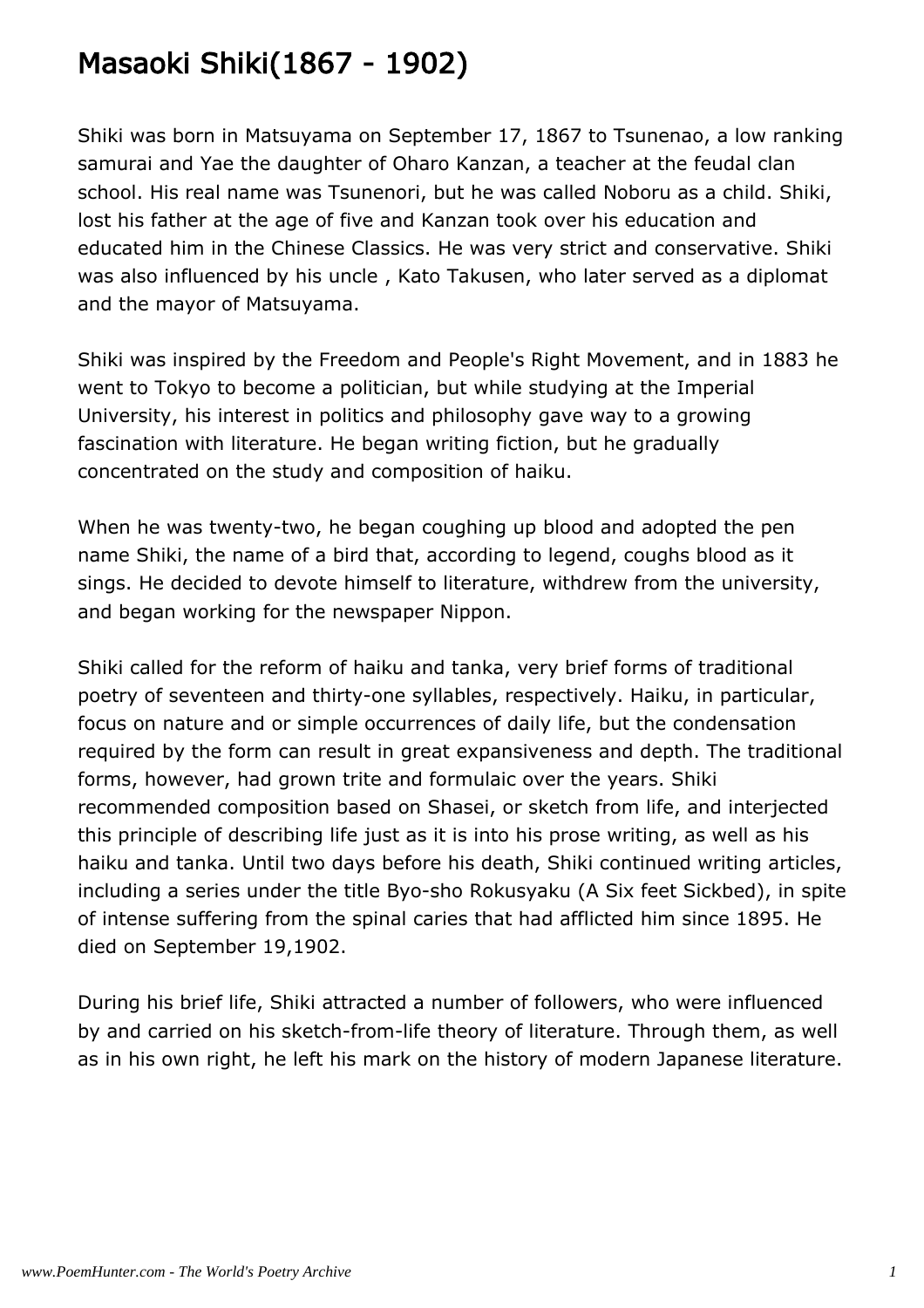In the coolness of the empty sixth-month sky... the cuckoo's cry.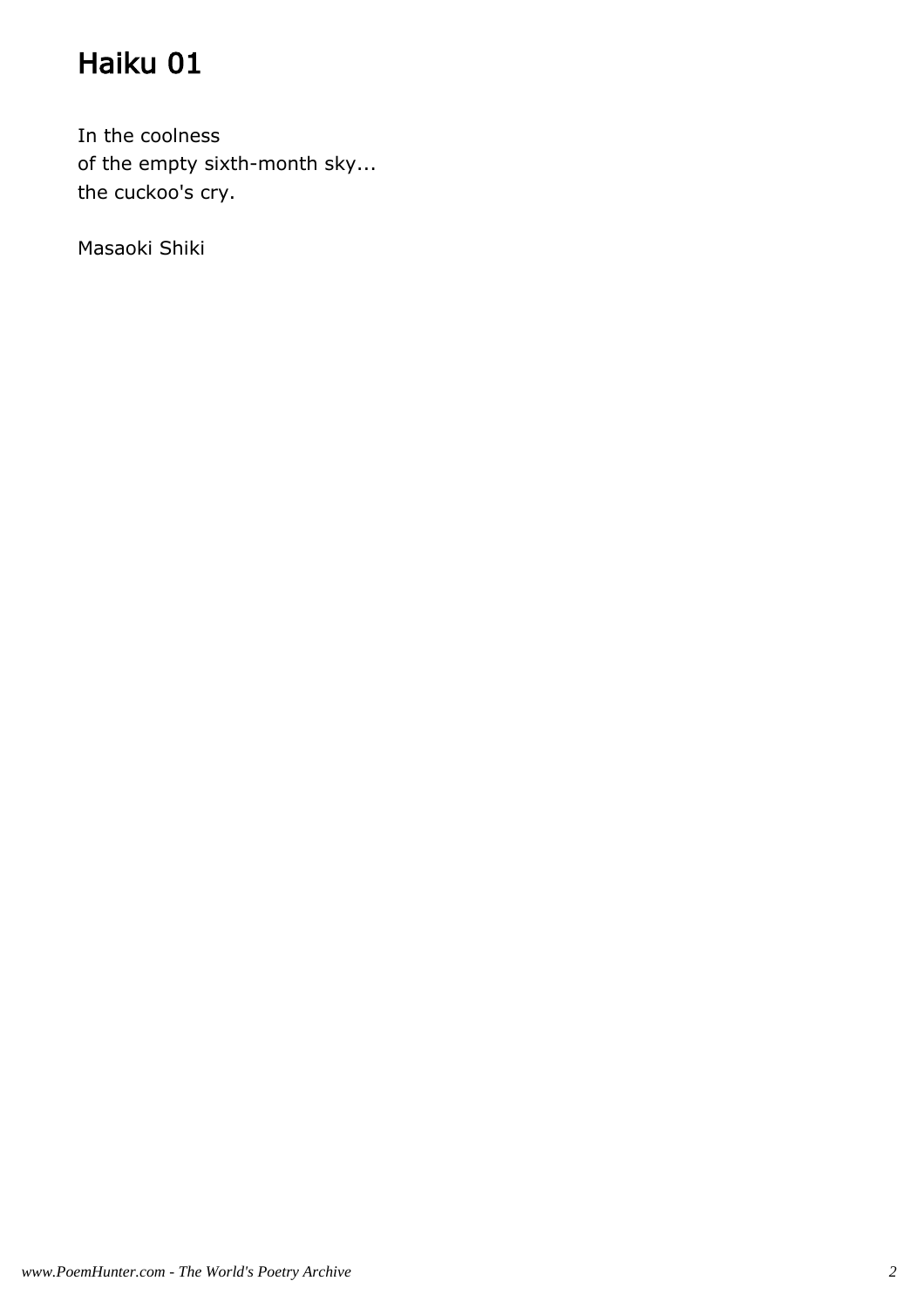the tree cut, dawn breaks early at my little window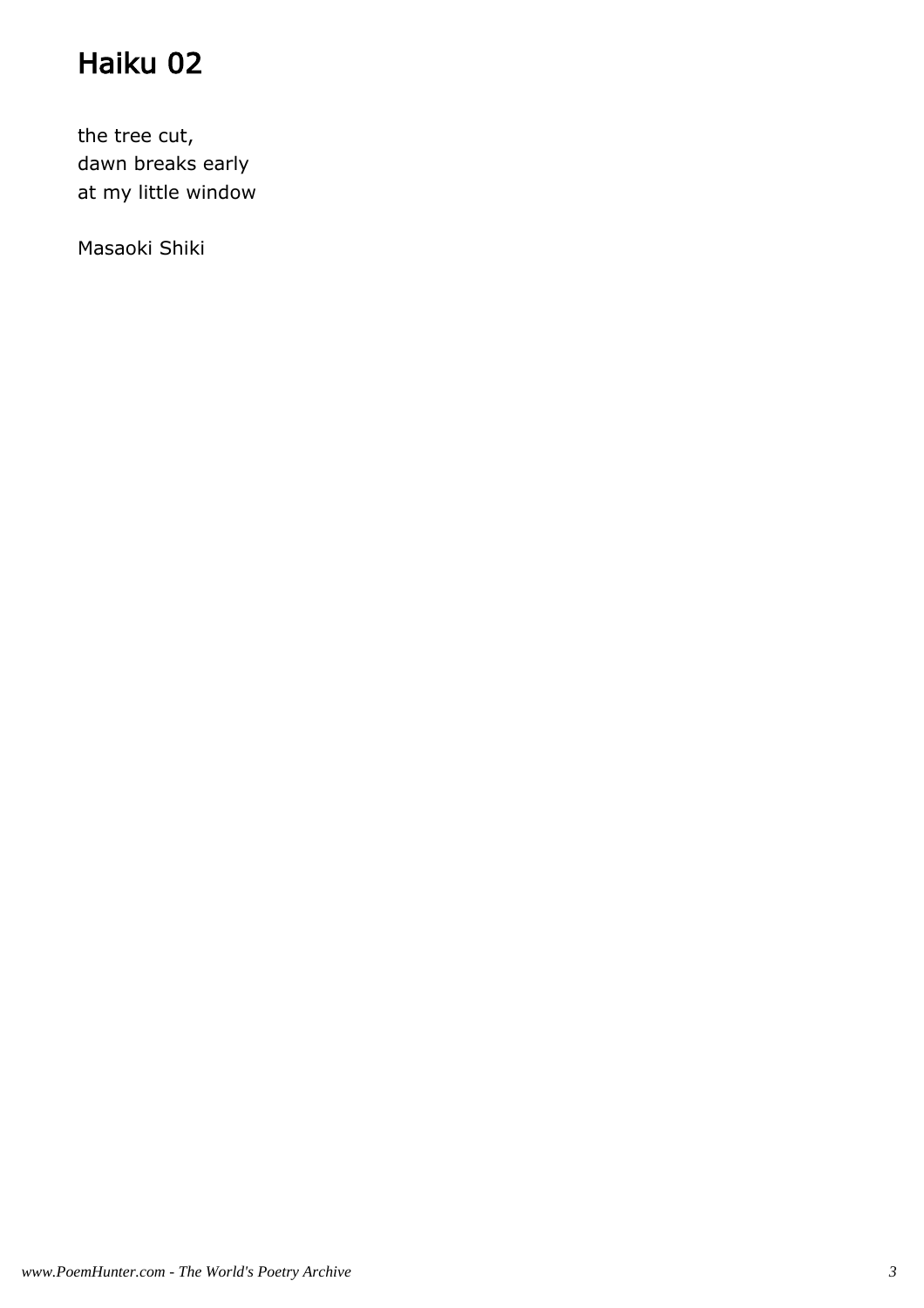scatter layer by layer, eight-layered cherry blossoms!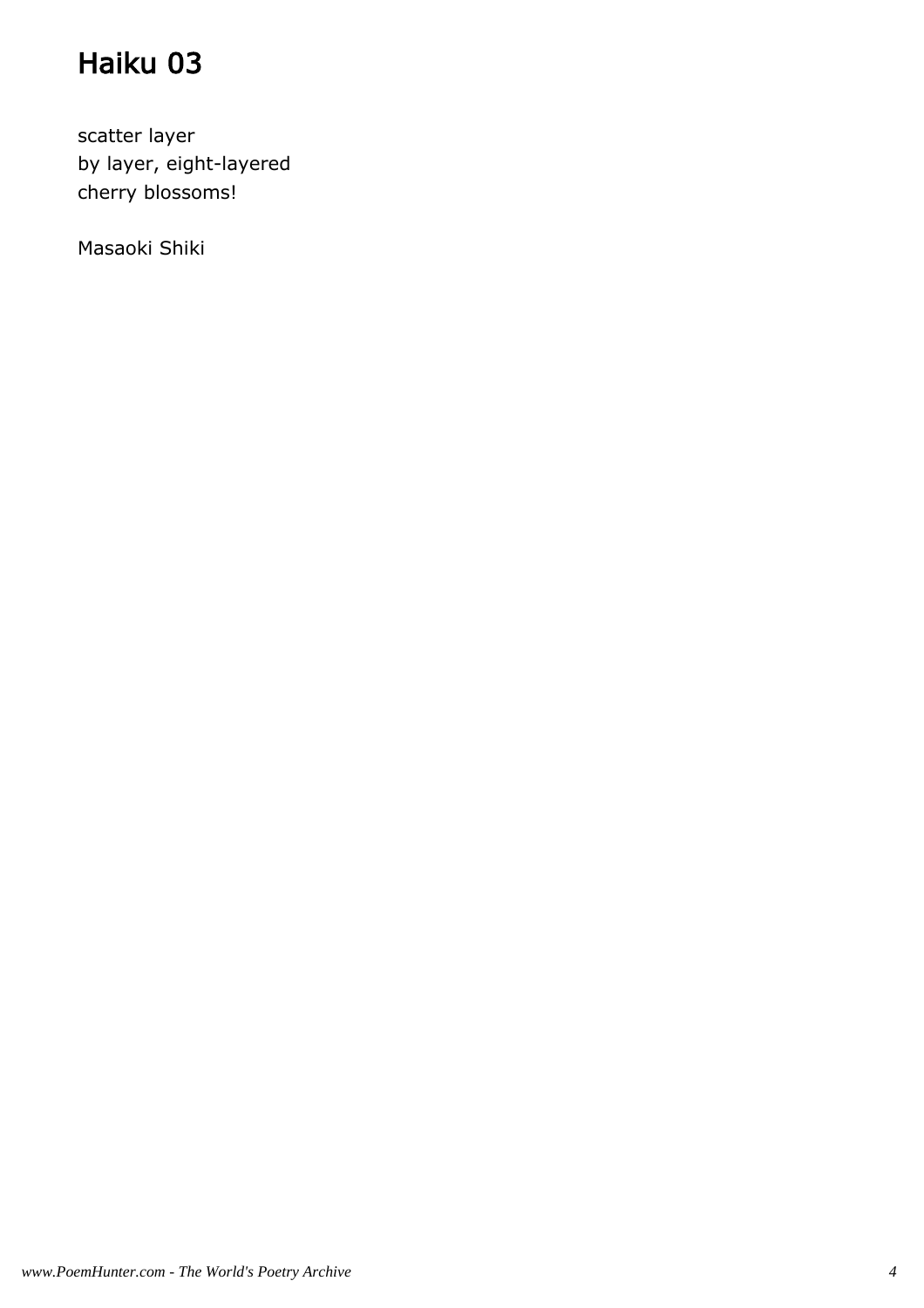at the full moon's rising, the silver-plumed reeds tremble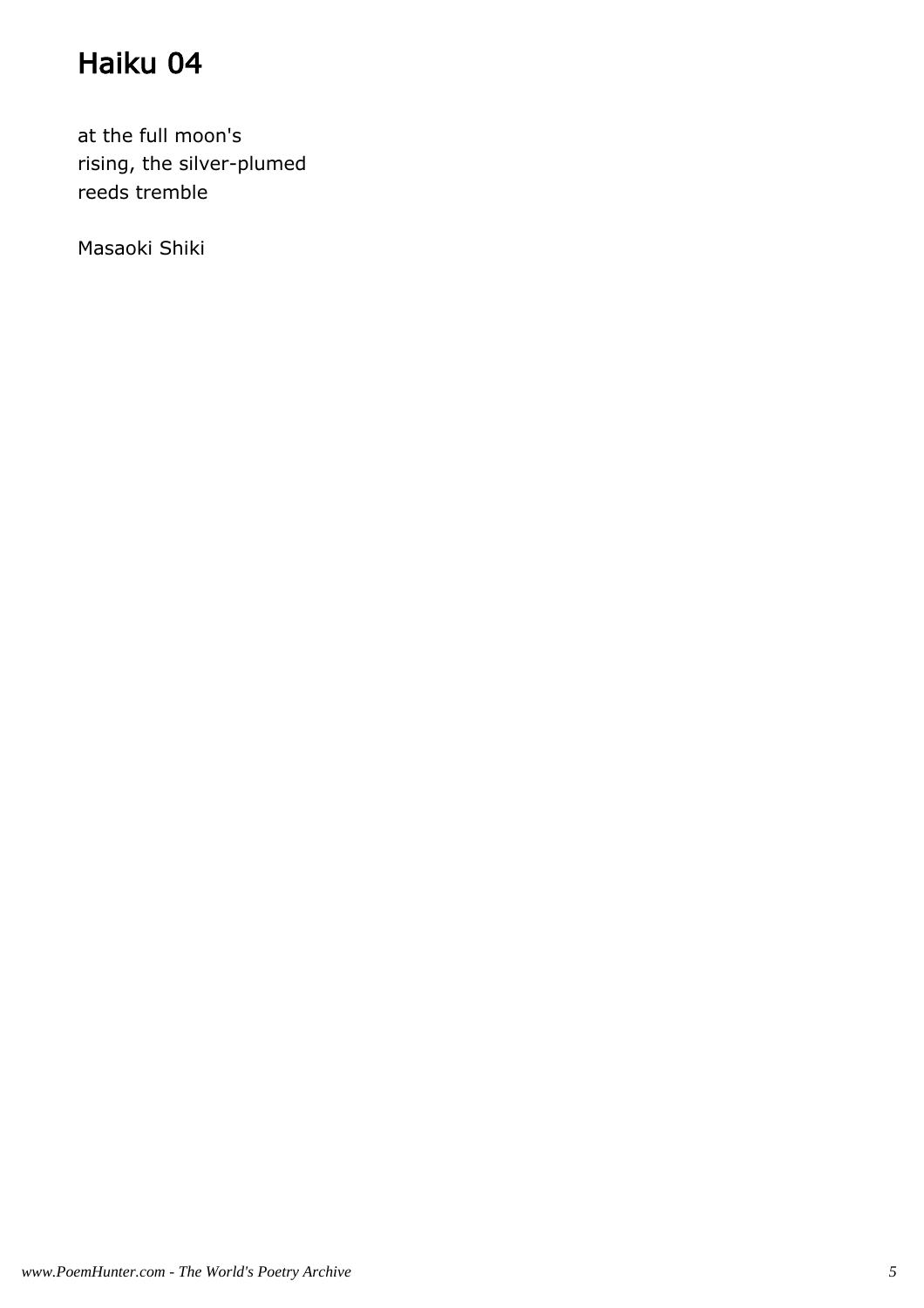entangled with the scattering cherry blossoms the wings of birds!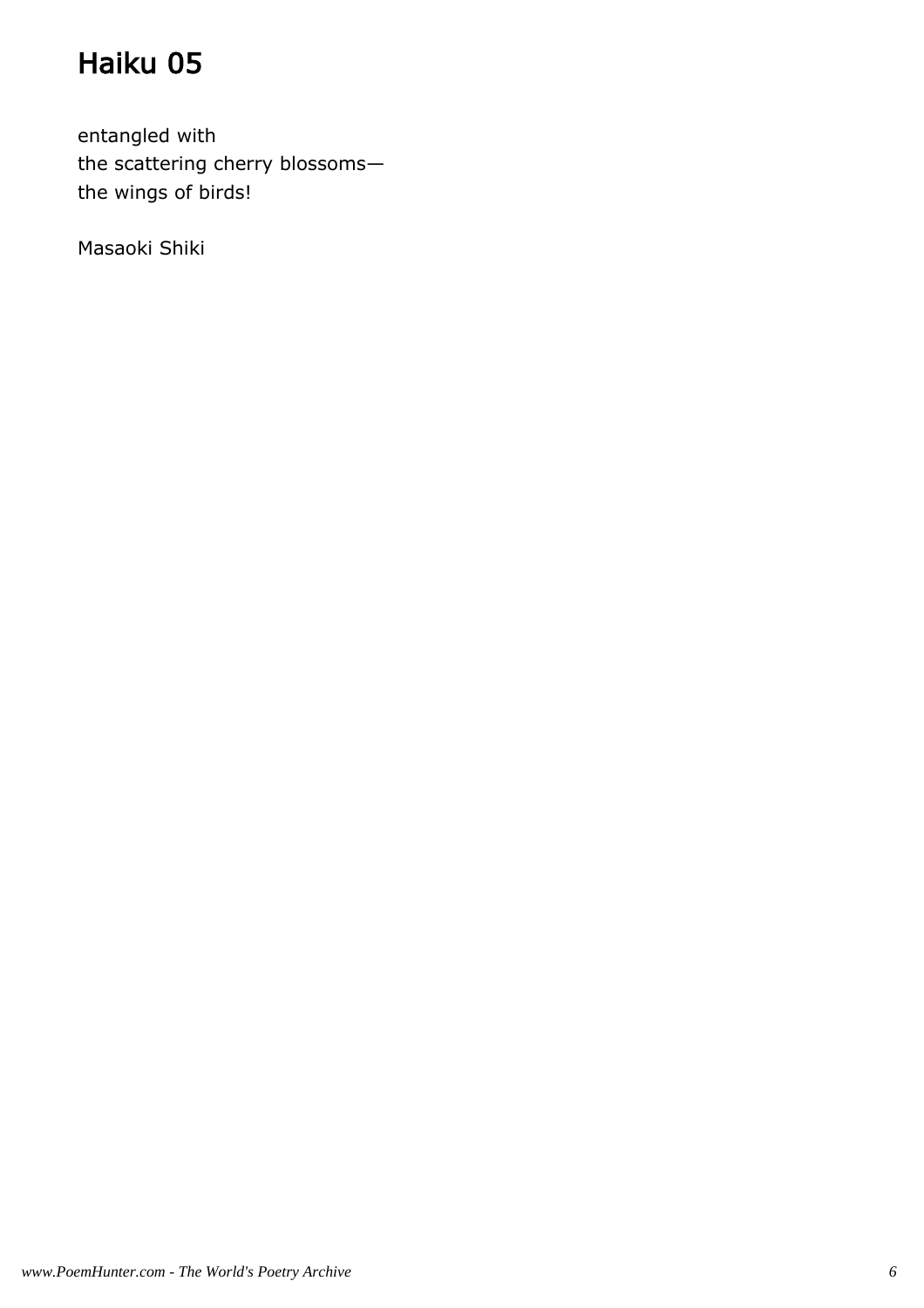wheat sowing the mulberry trees lift bunched branches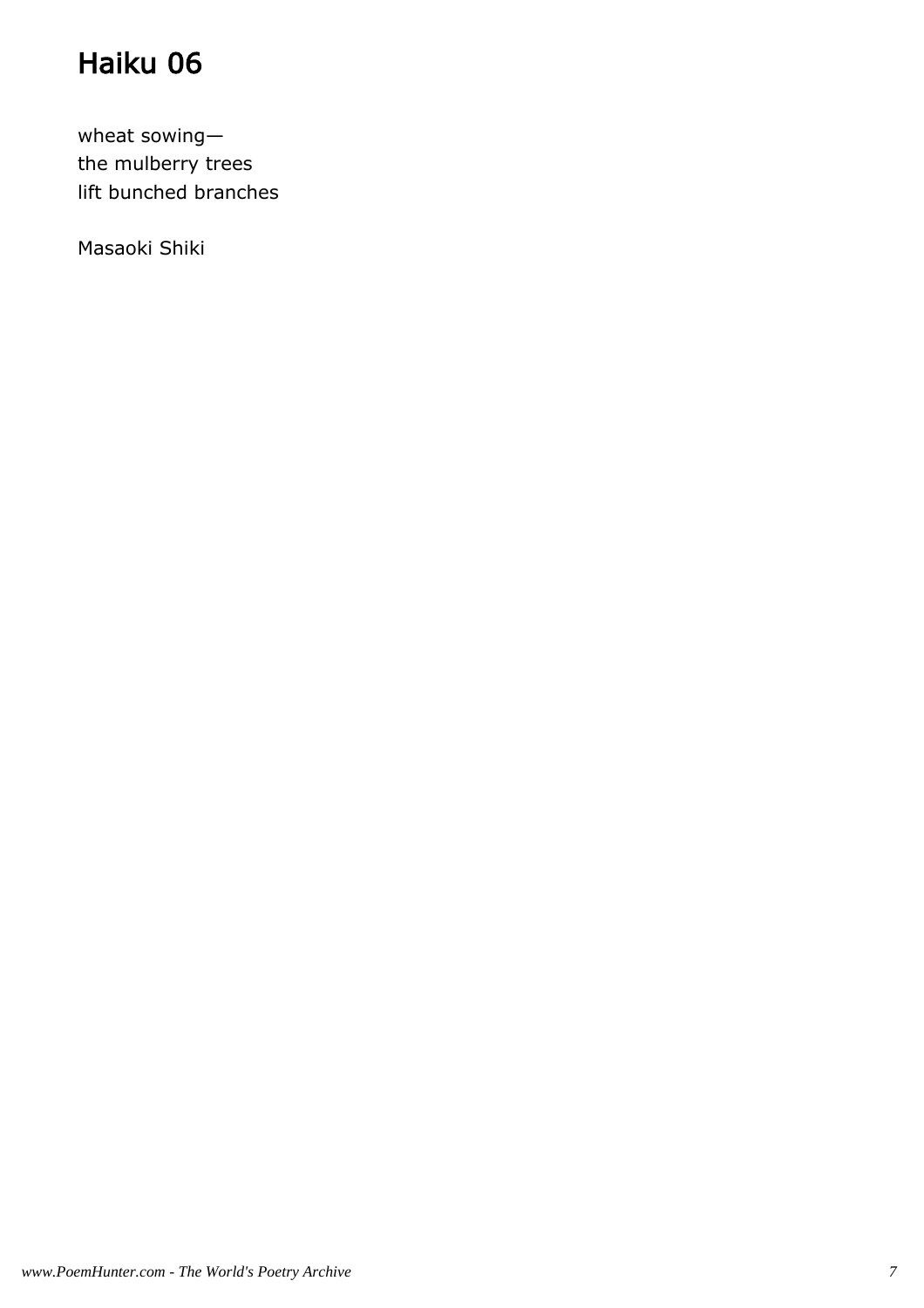in the coolness gods and Buddhas dwell as neighbors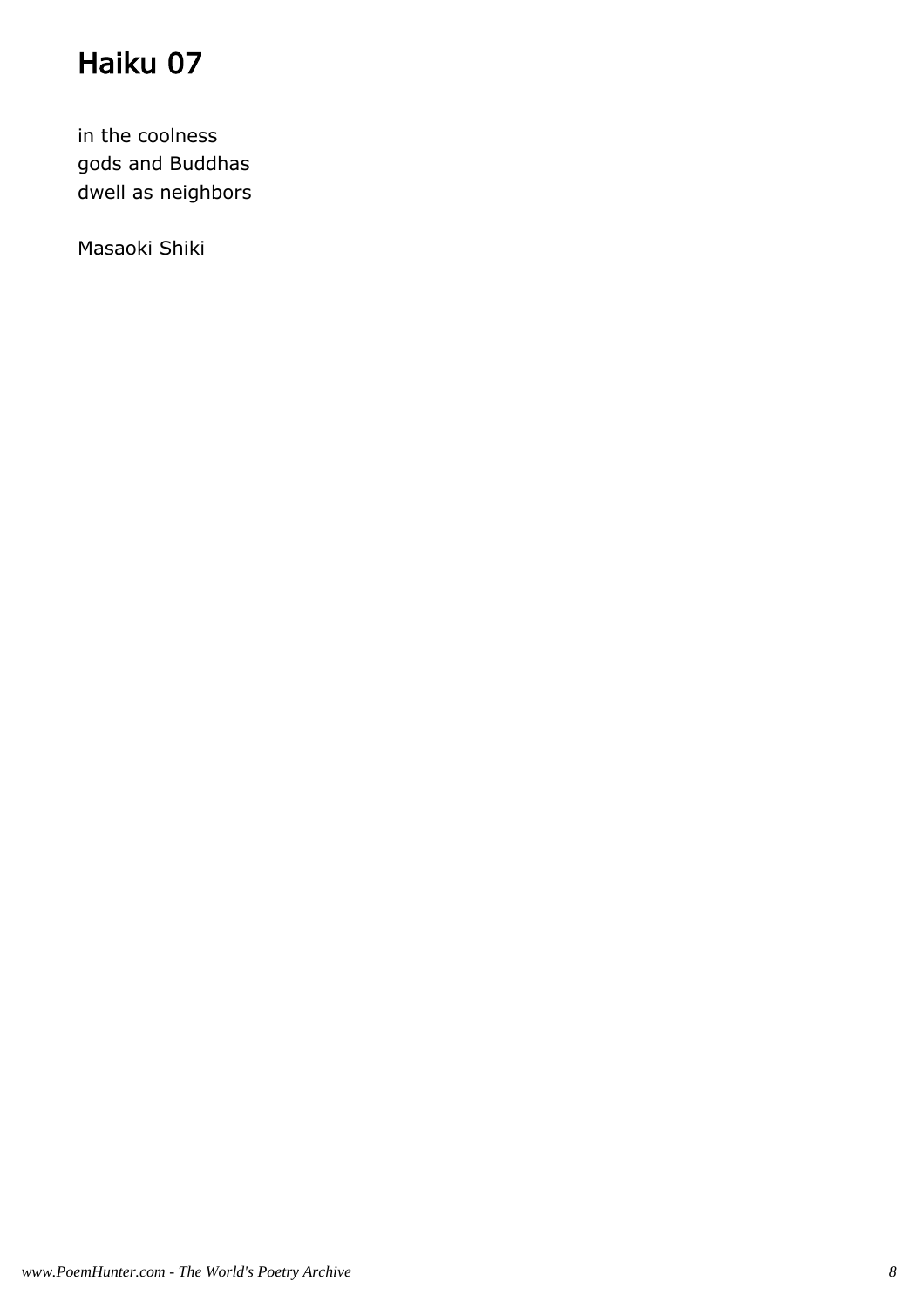I turn my back on Buddha and face the cool moon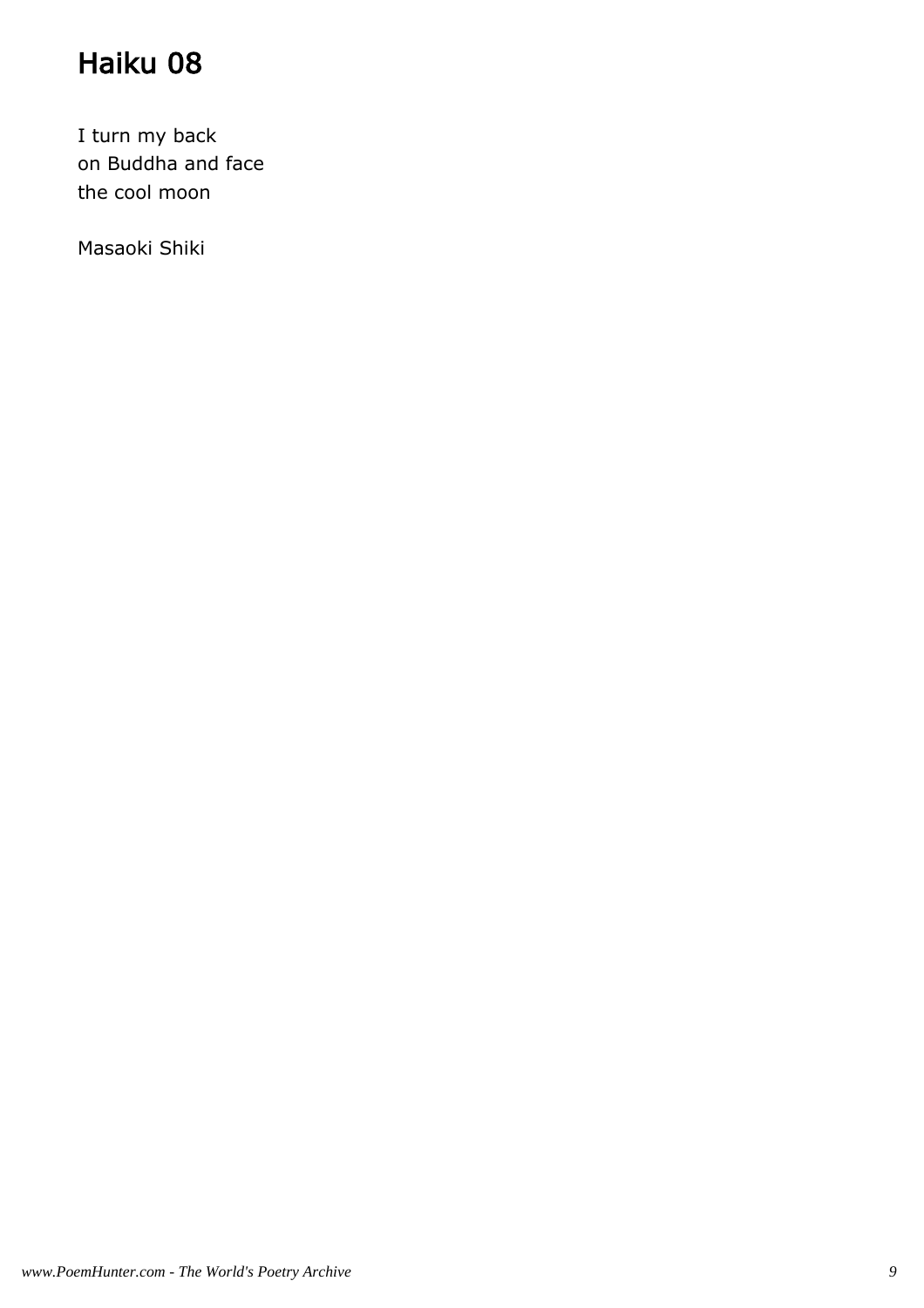fanning out its tail in the spring breeze, see—a peacock!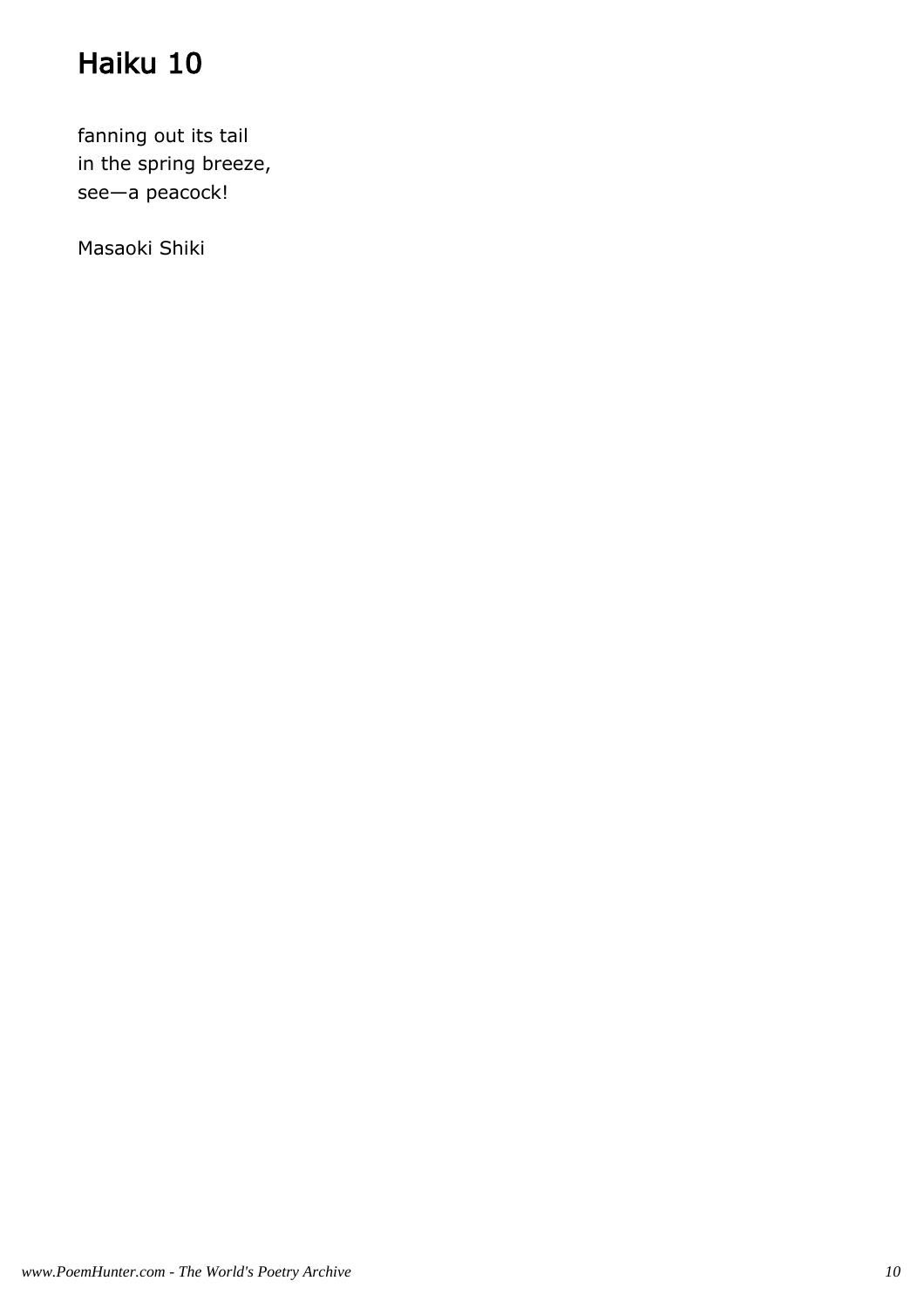rice reaping no smoke rising from the cremation ground today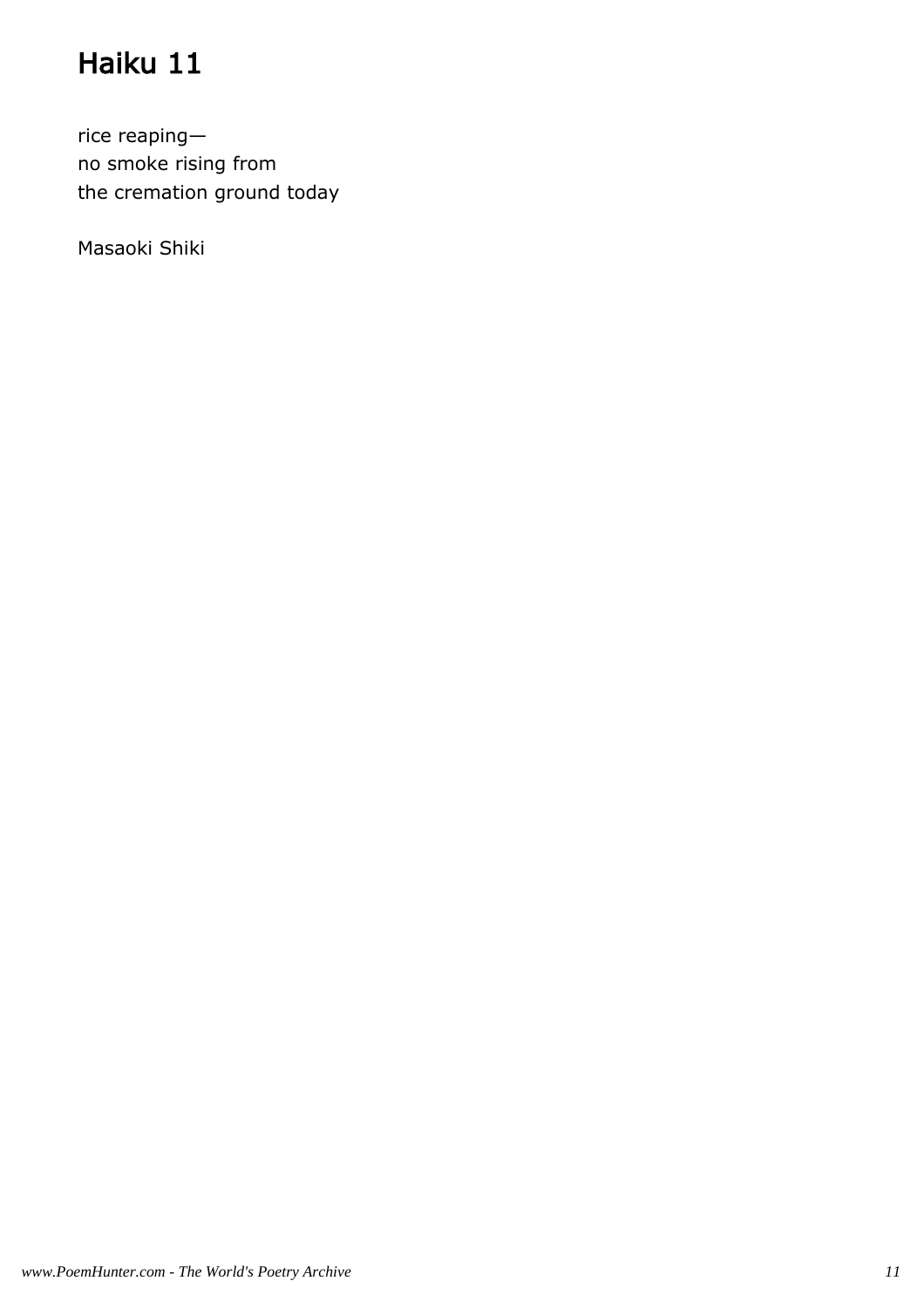old garden—she empties a hot-water bottle under the moon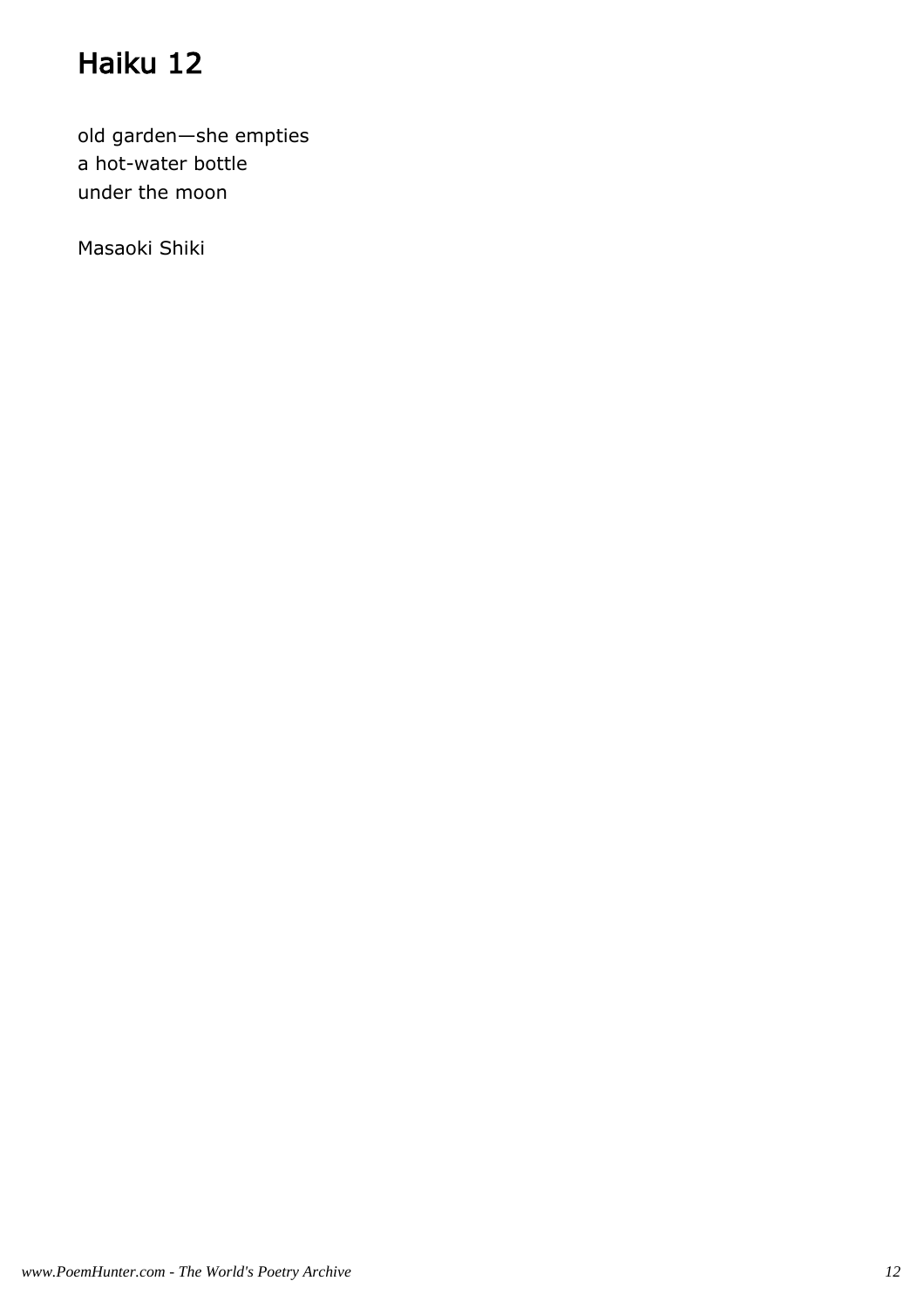spring rain: browsing under an umbrella at the picture-book store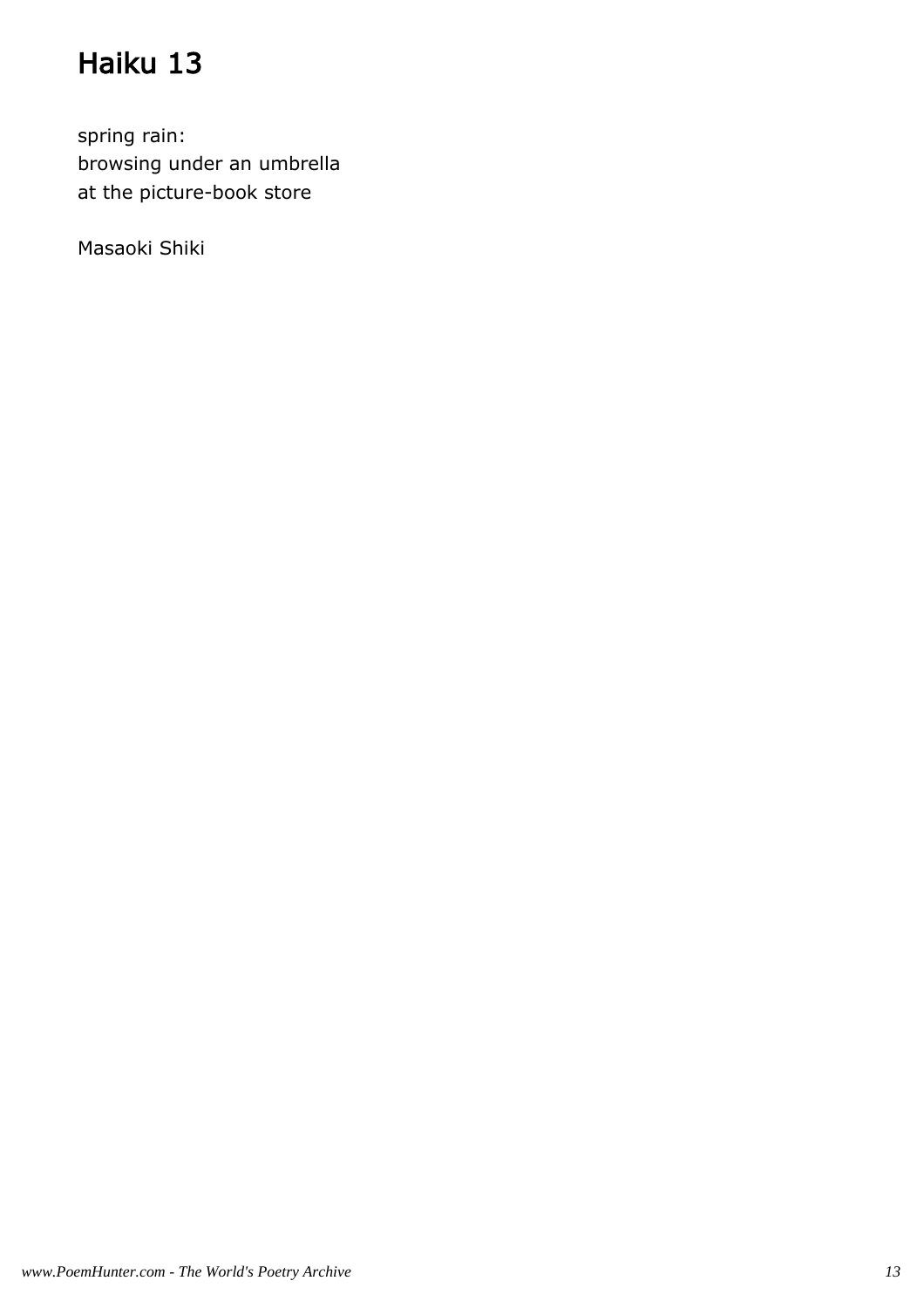curtains drawn, the emperor's love still lies abed on crimson peonies, the morning sun shines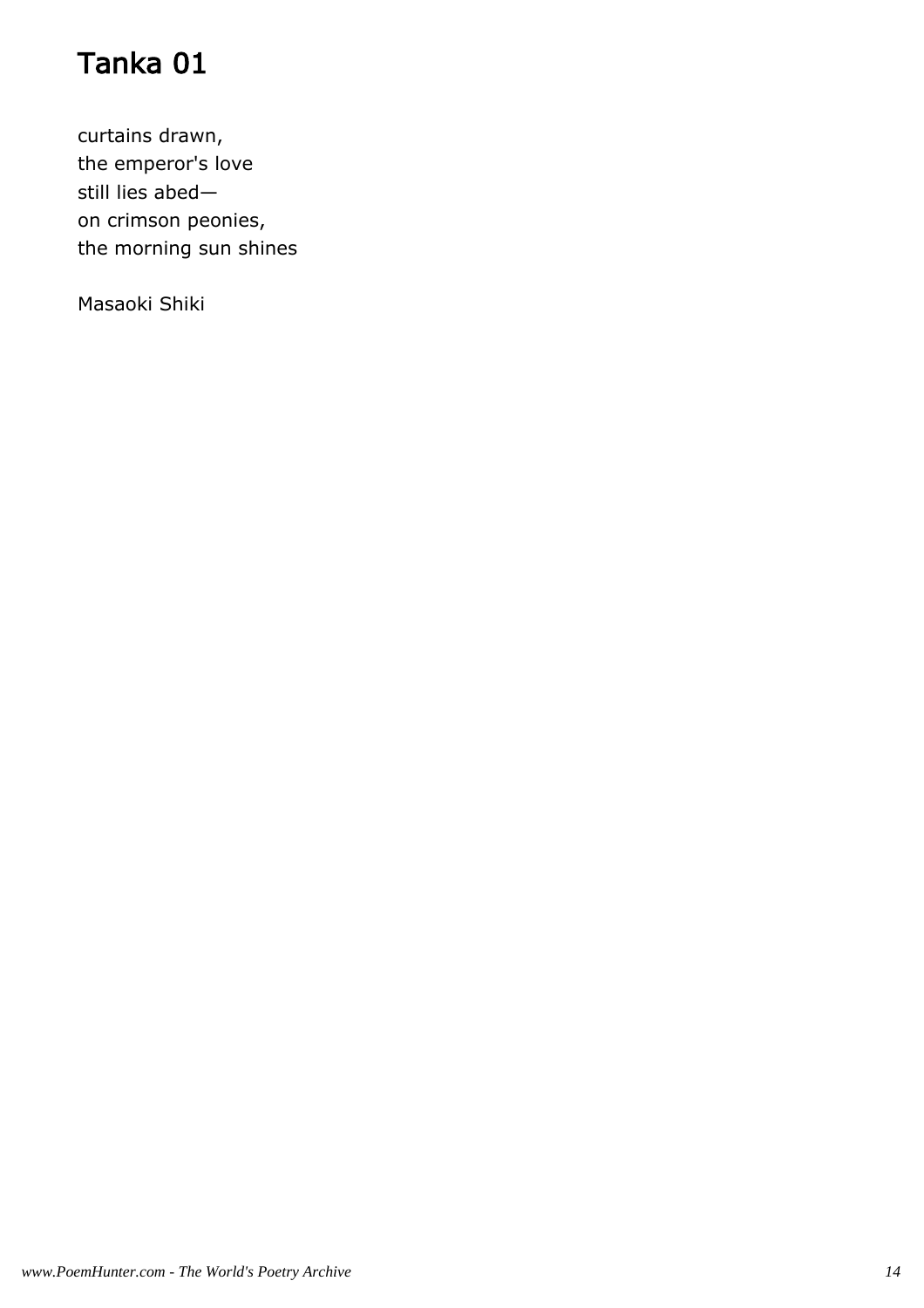the plaintain at the veranda's edge unfolds its coiled leaves, its jewels, and veils the water basin in five feet of green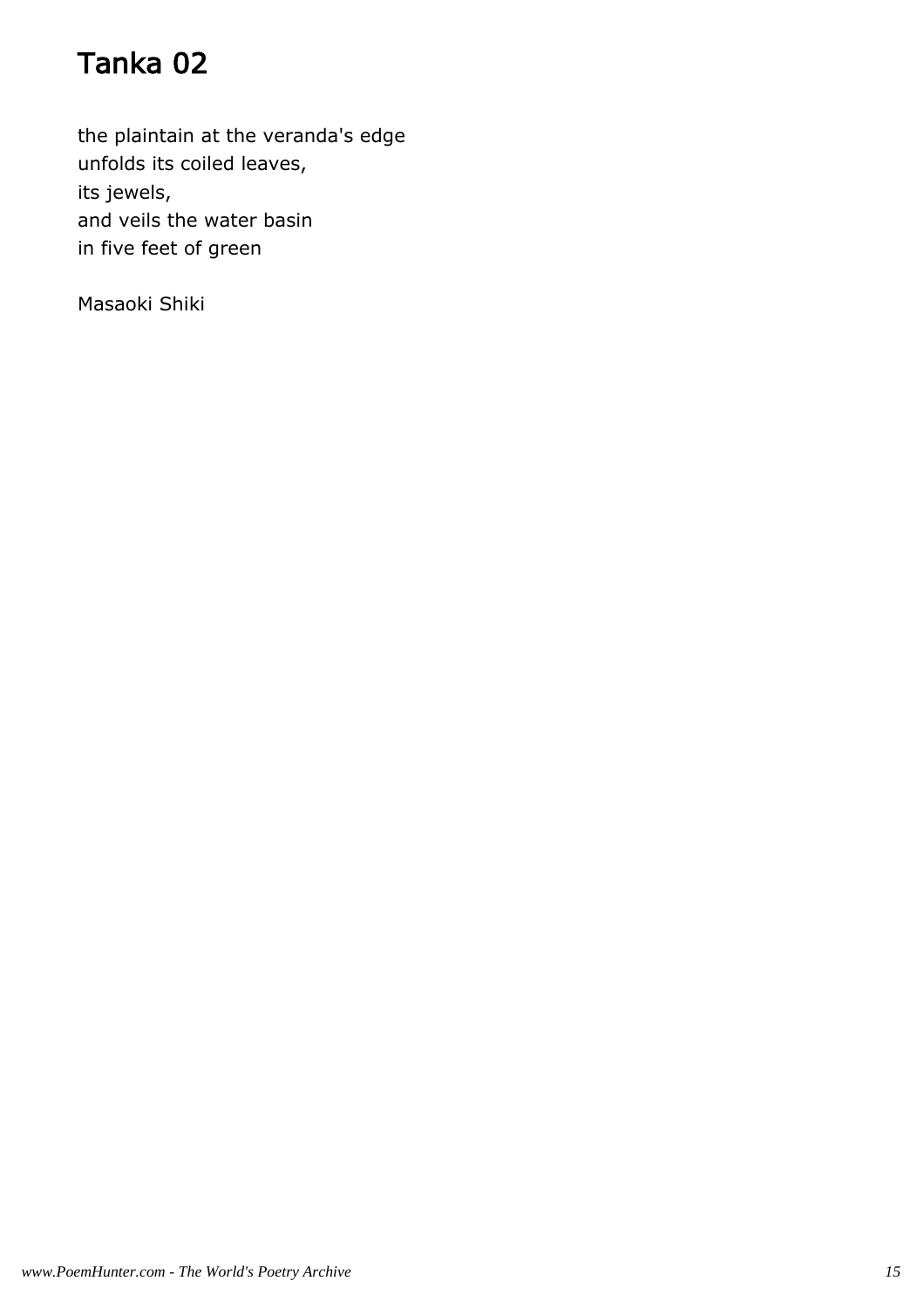The man I used to meet in the mirror is no more. Now I see a wasted face. It dribbles tears.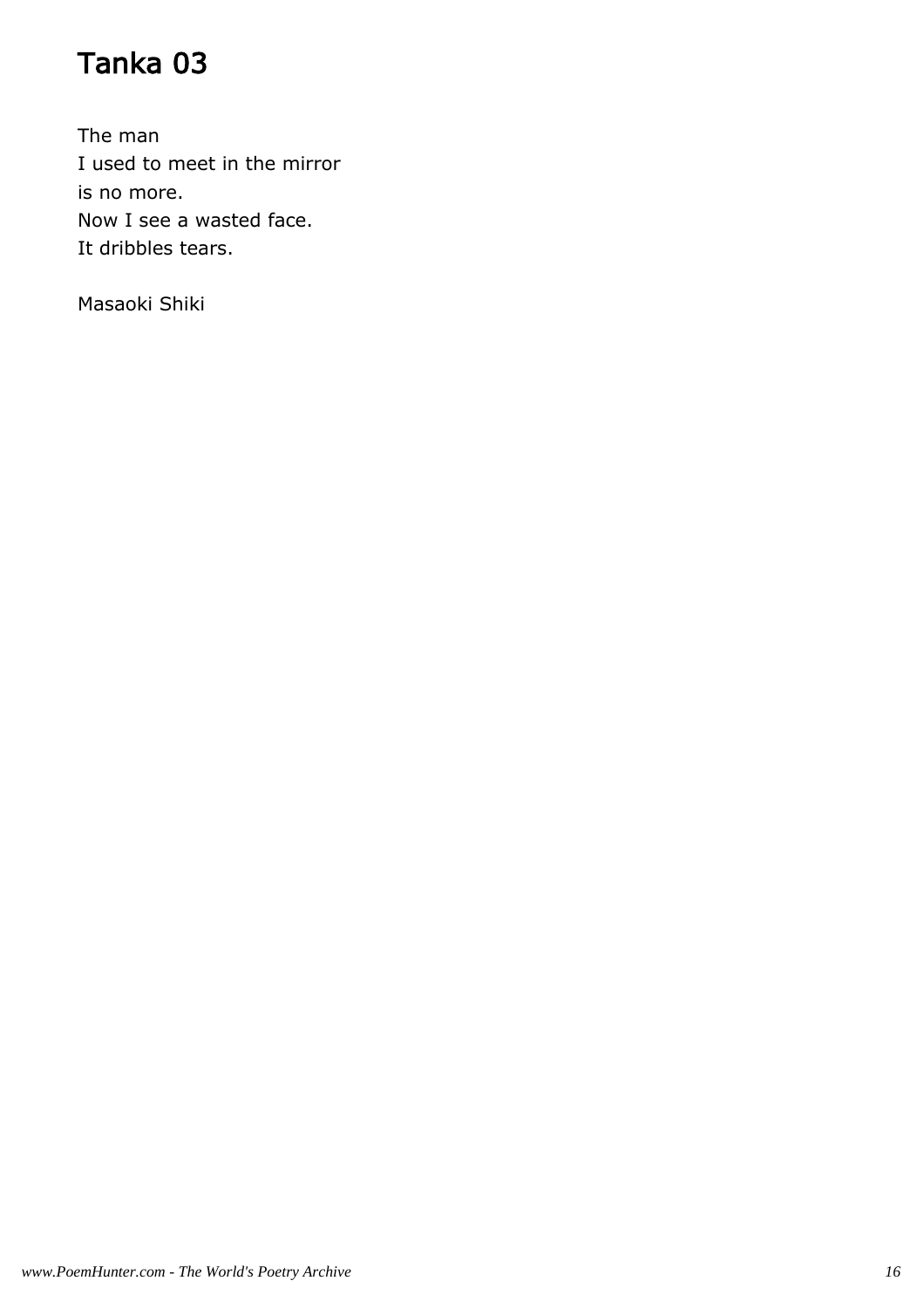In the spring chill, as I slept with sword by pillow, deep at night my little sister came to me in dreams from home.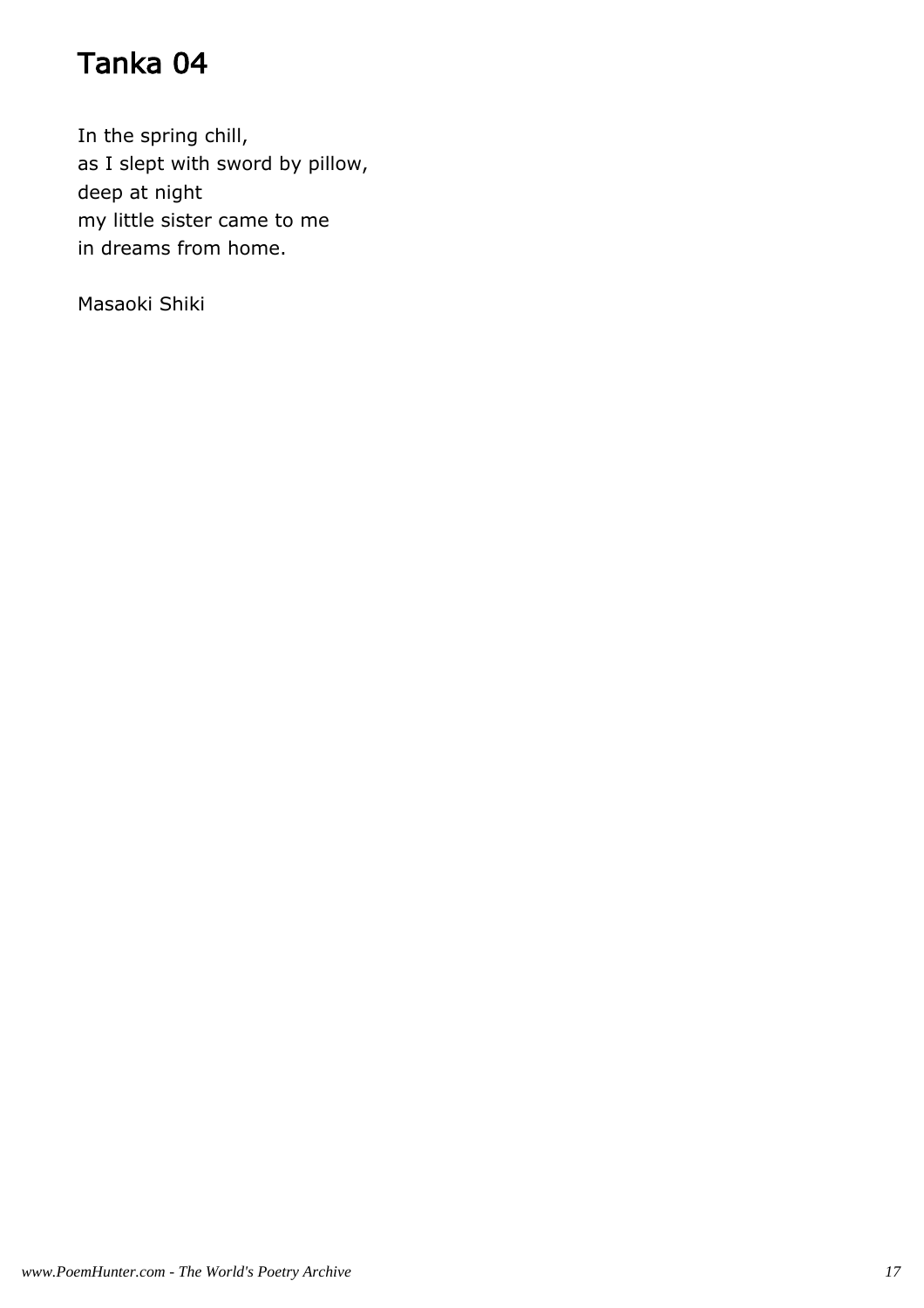saw the country and returned—now deep at night I lie in bed and fields of mustard flowers bloom before my eyes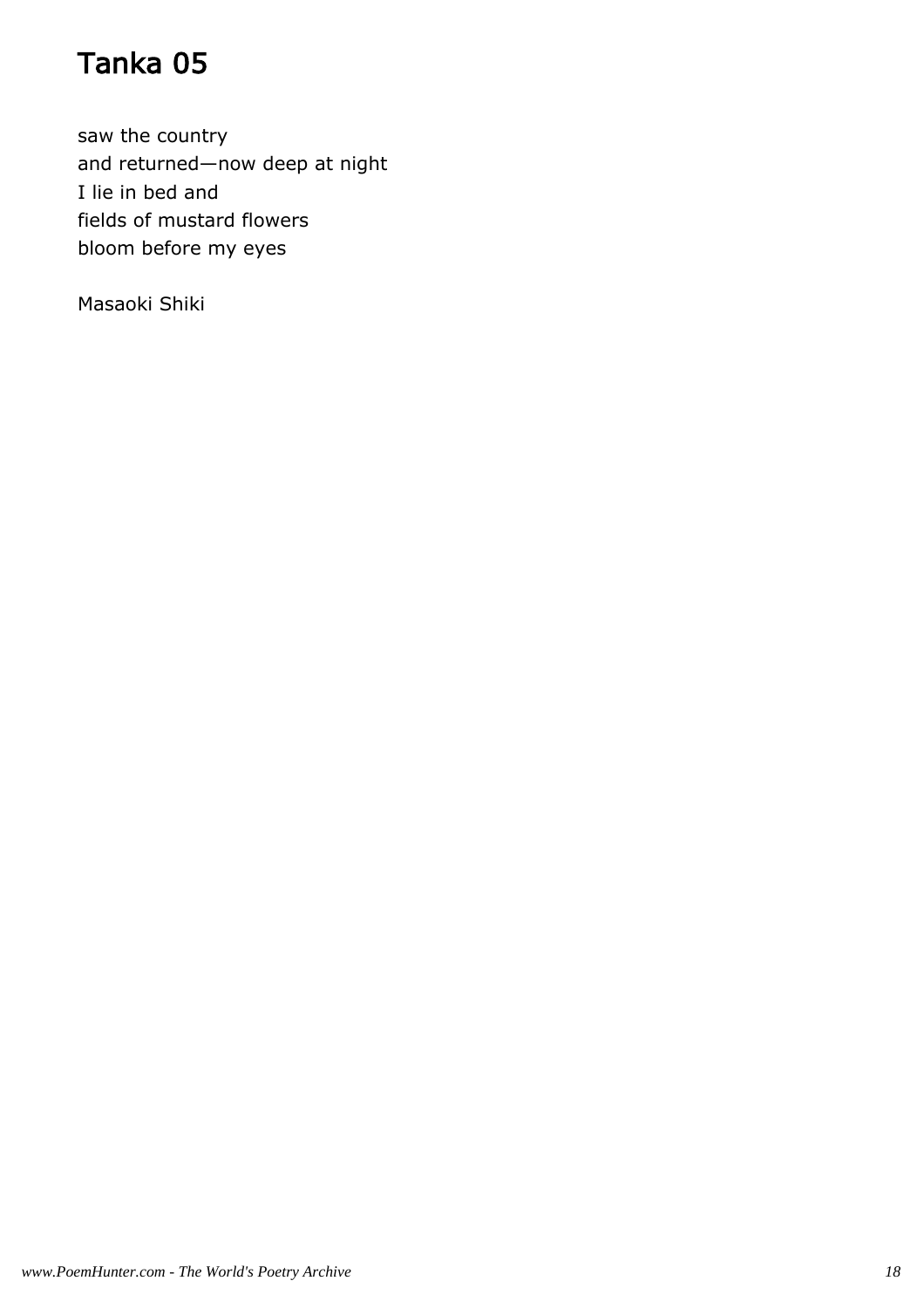the bucket's water poured out and gone, drop by drop dew drips like pearls from the autumn flowers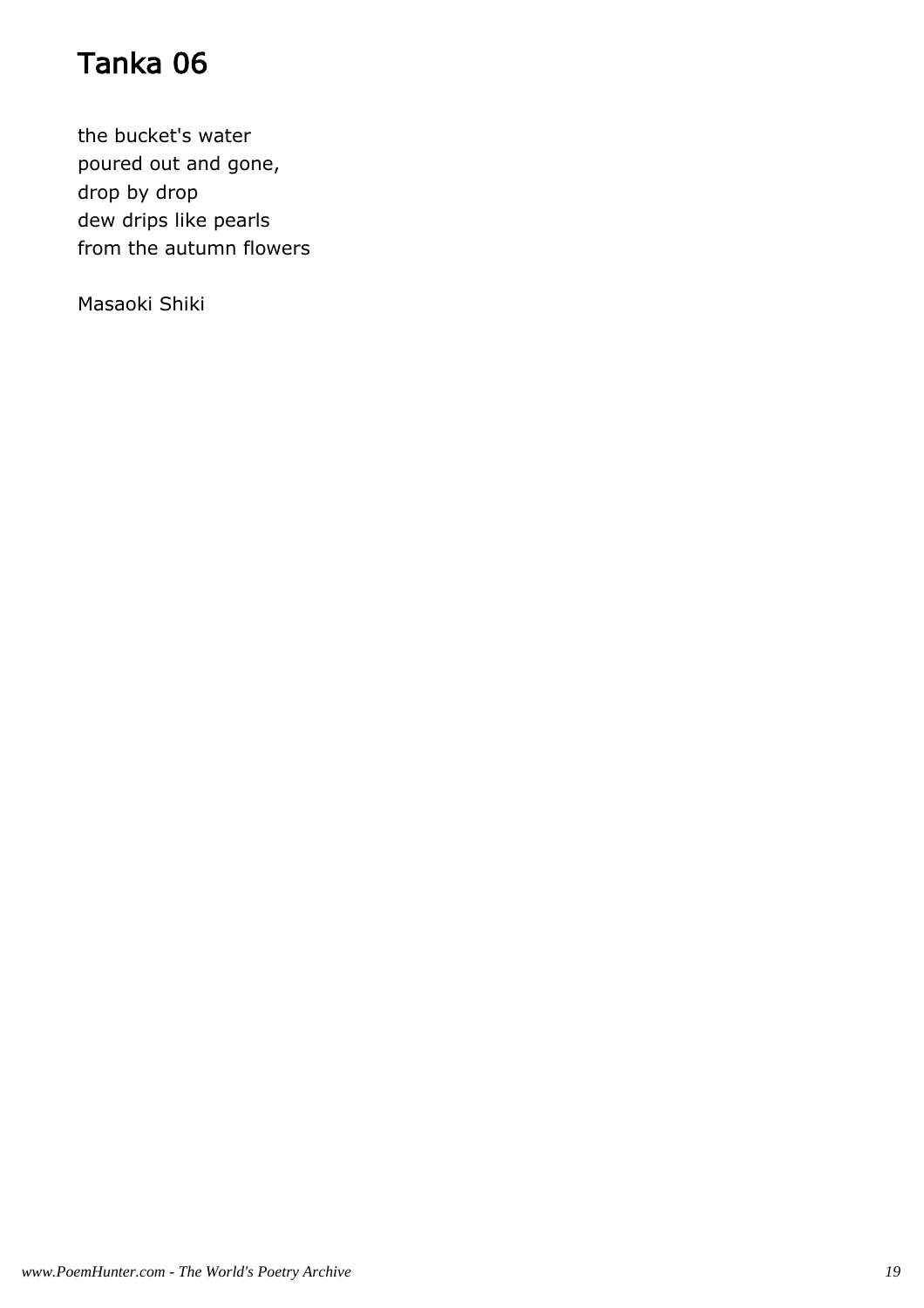on the pine needles, each of the slender needles, a dewdrop rests a thousand pearls lie quivering, yet never fall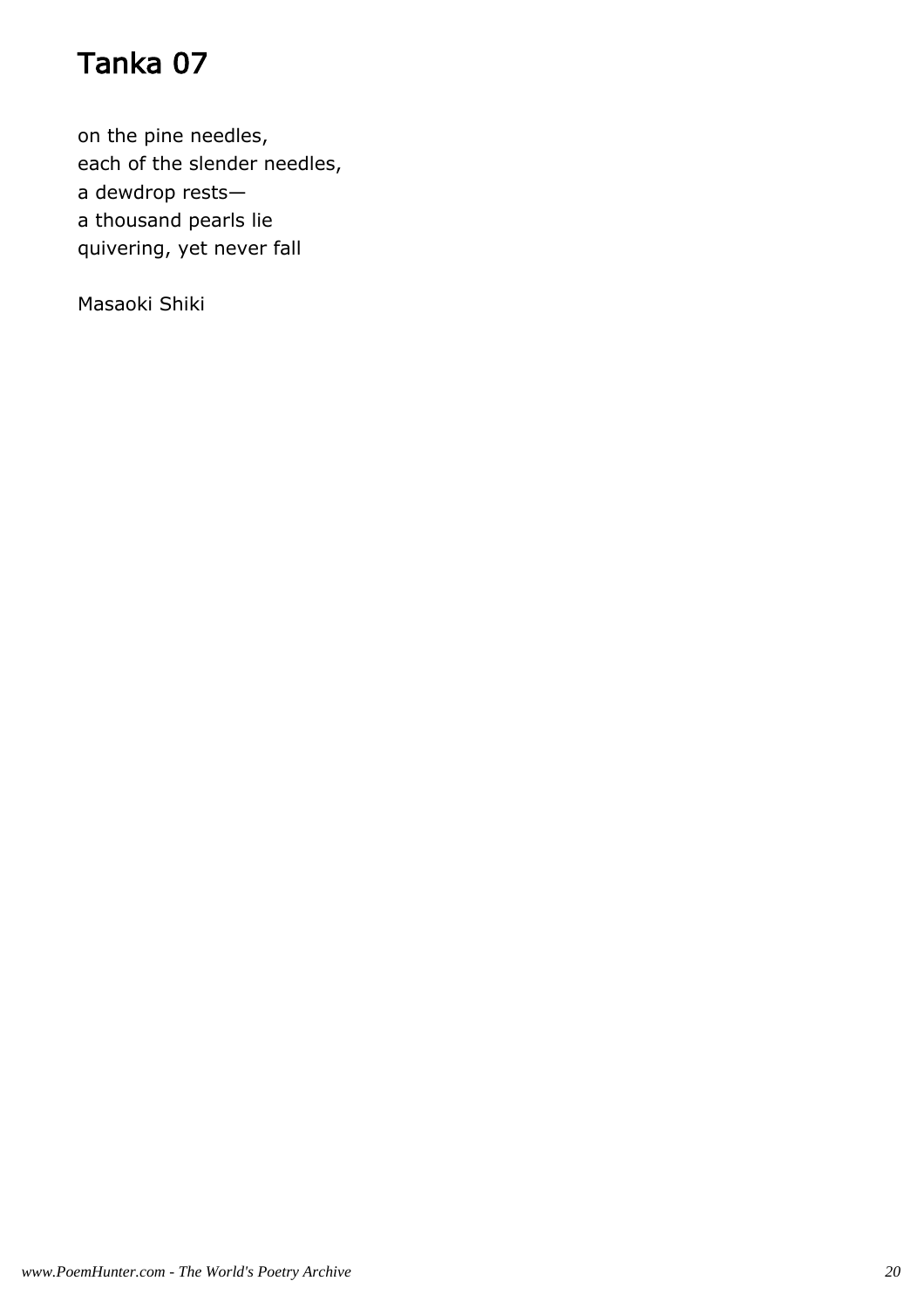to every needle of the needled pine it clings the pearl white dew, forming but to scatter, scattering but to form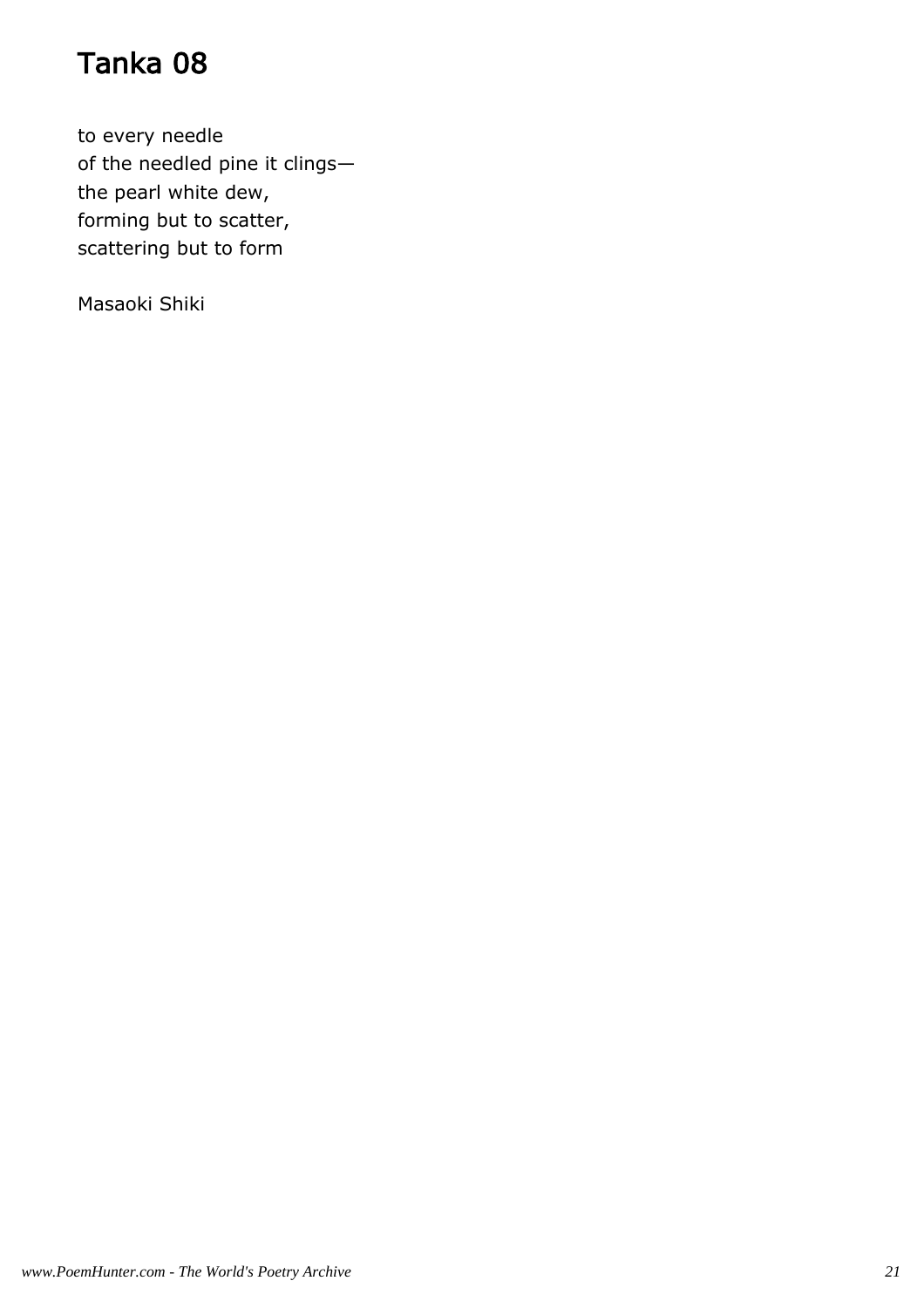two feet tall, the crimson-budded roses, their young thorns tender in the soft spring rain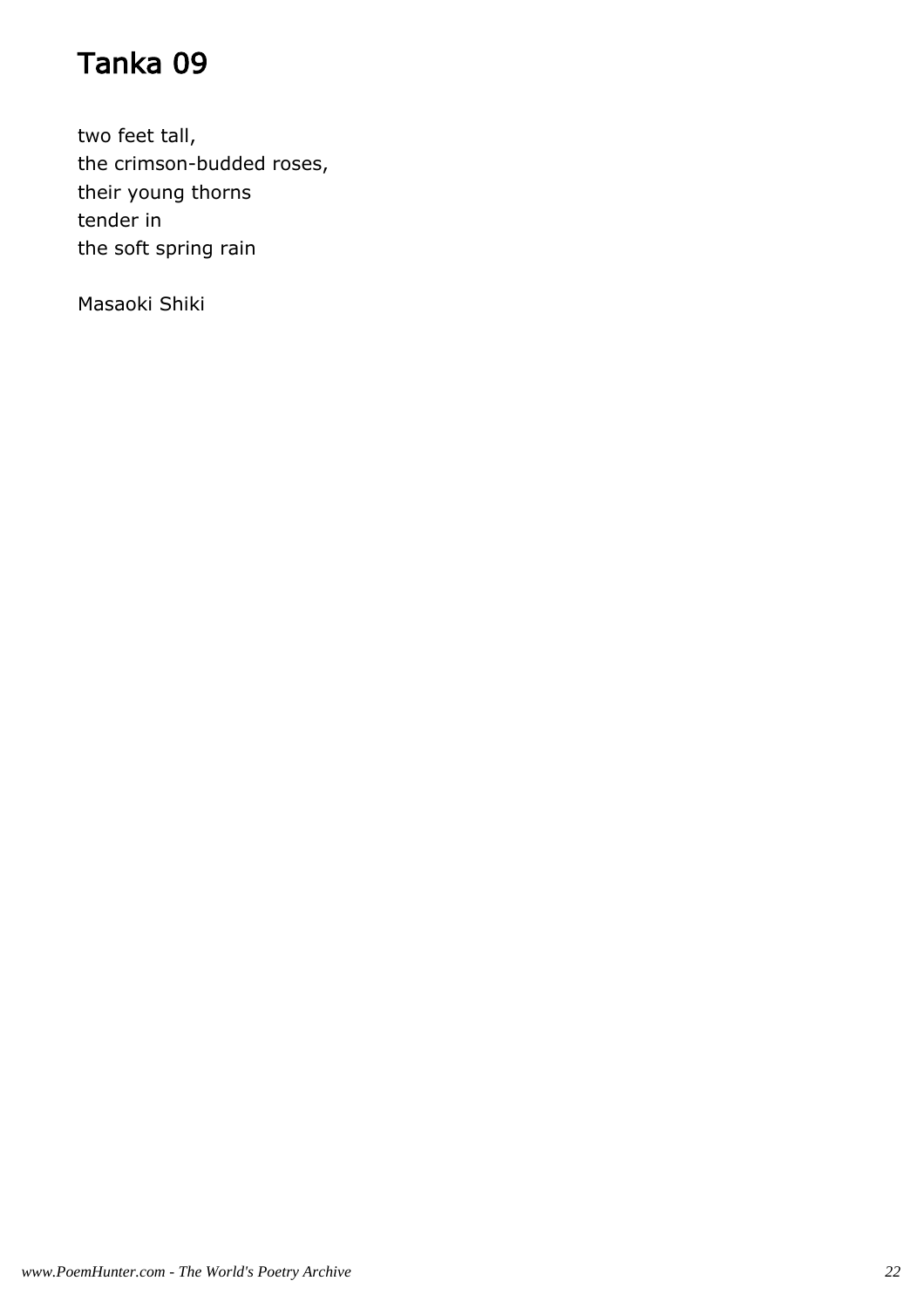I do not know the day my pain will end yet in the little garden I had them plant seeds of autumn flowers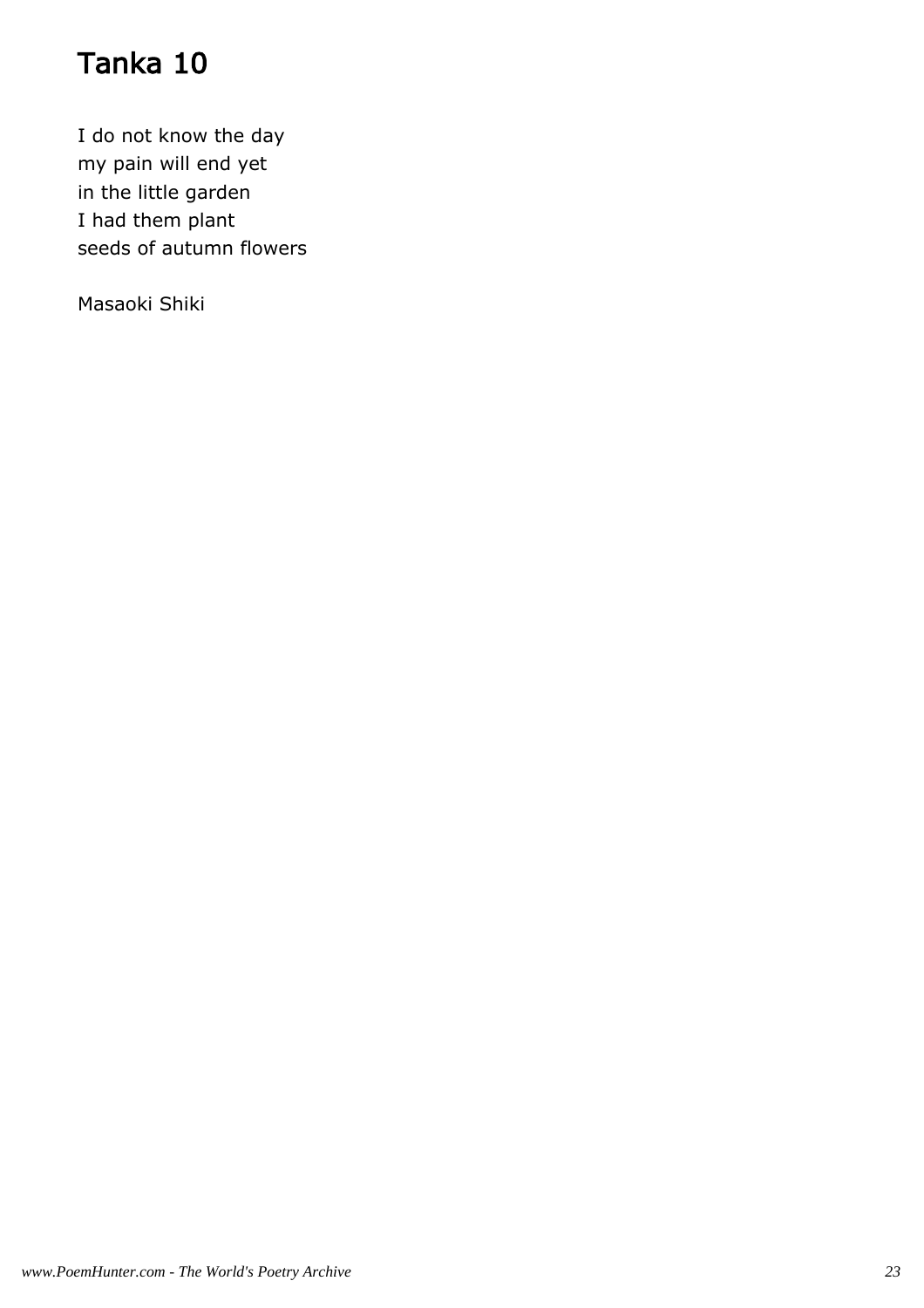I remember plucking buds of bush clover long ago with Satsuma geta on my feet and a walking stick in my hand